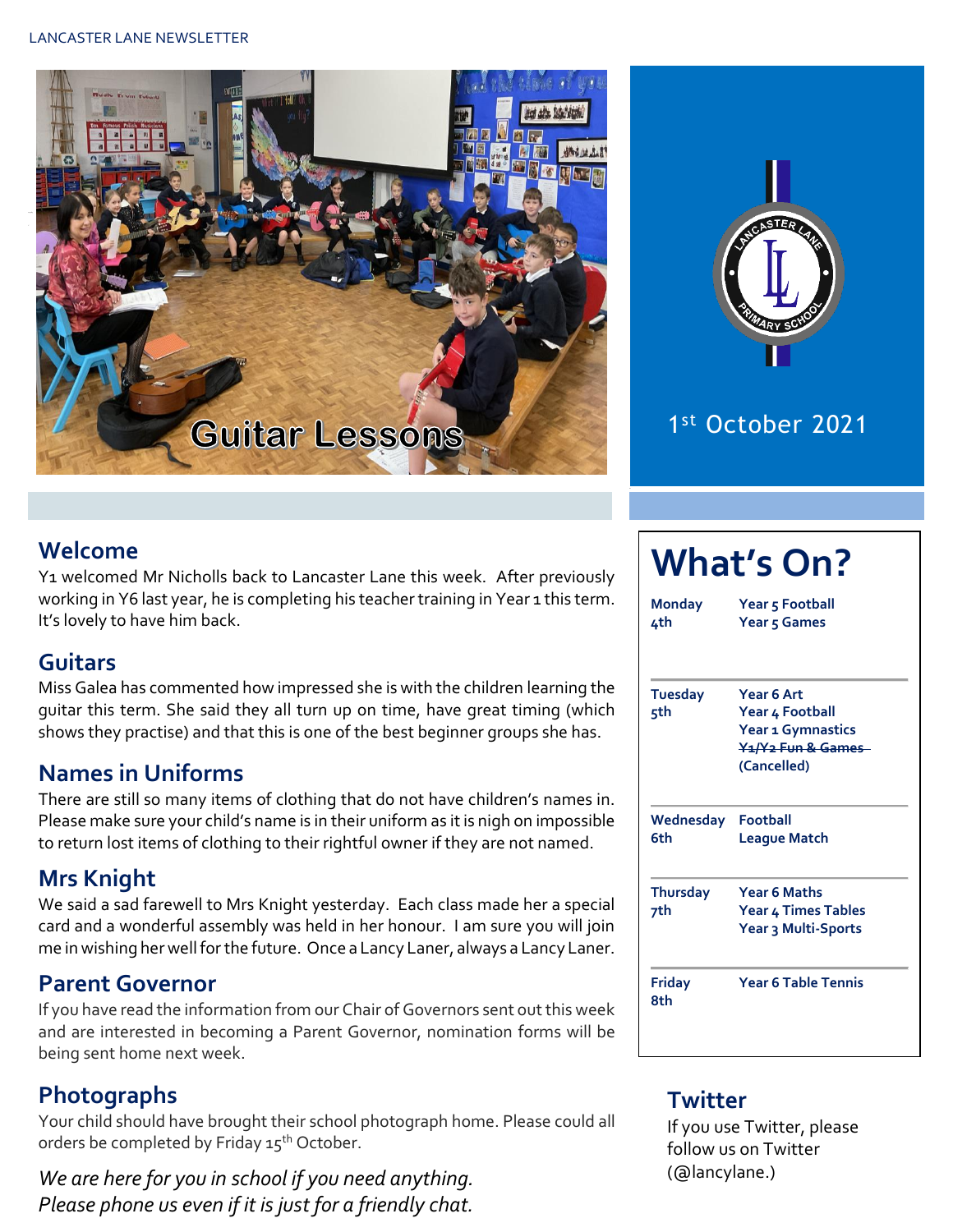

#### **Breakfast Club and Stoppers**

There is always availability at Breakfast Club and Stoppers should you need it. The staff are flexible and will accommodate your individual needs be this all week, a set night or one off. Should you require a place and aren't already booked in, please phone the school office on 01772 433641 or email stoppers@lancasterlane.lancs.sch.uk. Breakfast Club is £3.50 per session and Stoppers is £8.20 per session.

#### **Online Safety**

Every week we are focusing on a website for parents where they can gain tips, advice and ideas for keeping their children safe online.

This week, the website of the week is **Childnet**. Childnet offers a toolkit to support parents and caters of children of any age to start discussions about their online life, to set boundaries around online behaviour and technology use and to find out where to get more help and support.

<https://www.childnet.com/>



#### **Parents' Evening Appointments**

Thank you for responding to the ParentMail regarding Parents' Meetings. These will be held on Tuesday, 19th and Wednesday, 20th October. Appointment slots will go live on Thursday. For those parents who did not respond to the ParentMail you will be allocated a Teams Meeting.

#### **PTA Disco**

The PTA will be running a disco on Thursday, 4th November.  $\Delta$ pm –  $\Delta$ , 55pm will be for the infants (Early Learners, reception and Years 1 and 2) and 5pm – 6pm will be for Year 3 – 6. Further details will be sent out nearer the time.

#### **School Dinners**

You may have seen on the news that the shortage of deliveries to school dinners is continuing. Our school cooks are working tirelessly with the stock we do have left in school to give the children as much choice as possible as close to the planned menu as we can make it. Thank you for understanding that on some days they are limited by circumstances out of their control on what they can cook for the children.

#### **Baby News**

Congratulations to Sophie B in Y4 on becoming a big sister to baby Asher. Welcome to the world little man.

#### **And finally…**

The best way to cheer yourself is to try and cheer someone else up.